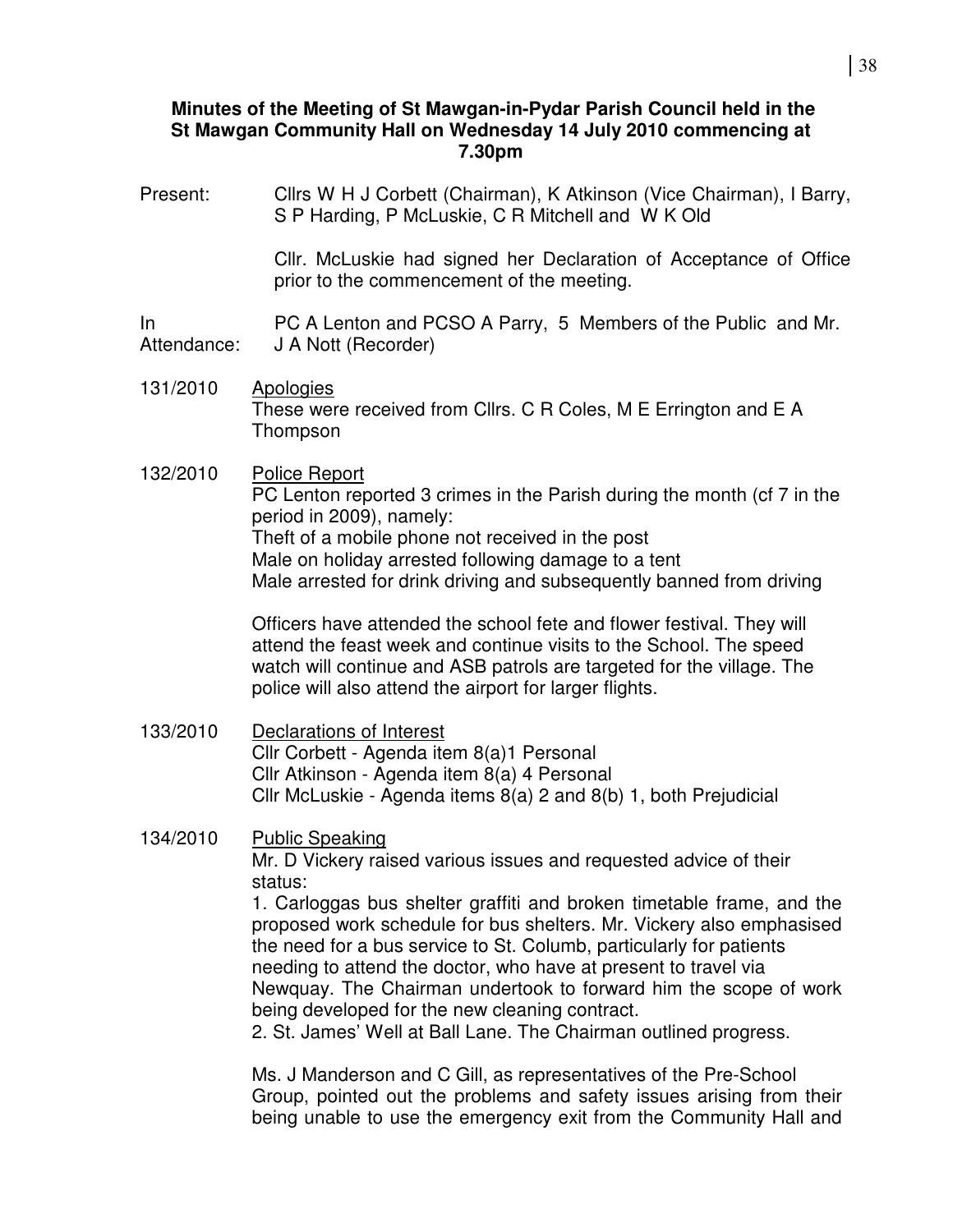the disabled access gate for general access to the Playing Field. The Chairman explained that when the Hall was established specific restrictions were imposed by the Playing Field landowner and the Parish Council had signed a legal agreement to this effect. The management of the hall has been handed over to trustees and so the Parish Council now has no authority and the issue should be taken up with the trustees. He undertook however to discuss the issue with their Chairman and Cllr. Fitter.

- 135/2010 Minutes of Meeting 14 April 2010 It was Resolved to accept the Minutes of the meeting held on 14 April 2010 at 7.30pm as a true record of the meeting and they were signed by the Chairman.
- 136/2010 Minutes of Meeting 09 June 2010 It was Resolved to accept the Minutes of the meeting held on 09 June 2010 at 7.30pm as a true record of the meeting and they were signed by the Chairman.
- 137/2010 Matters Arising

None

138/2010 Vacancies in Council

Mrs. L McKenzie spoke briefly as to her reasons for wishing to join the Council. It was Resolved that she be appointed to fill the casual vacancy, and she duly signed her Declaration of Acceptance of Office and took her place as a councillor.

### 139/2010 Planning

(a) New Applications

(1) P & N Murrish – 10/00741 – Demolition of existing garage/utility room & re-build incorporating first floor extension & construction of conservatory. Avalon, 13 Challis Avenue, St Mawgan. It was Resolved to raise no objection to the application.

(2) Mawgan Porth Holiday Park Ltd – 10/00772 – Removal of condition 2 of 91/00105 for the extension of occupancy season of 60 units to allow all year round use. The Park, Mawgan Porth.

Cllr. McLuskie left the chamber during discussion of this item. It was Resolved to raise no objection to year round use provided that reference to 60 units was removed from the permission as issued. By way of illustration, 3 of the units recently applied for measured some 660 sq metres which would equate to perhaps 30 of the "touring units" which formed the basis for the original site limit of 60 units. The PC is of the view that this holiday park is now "built out" and that additional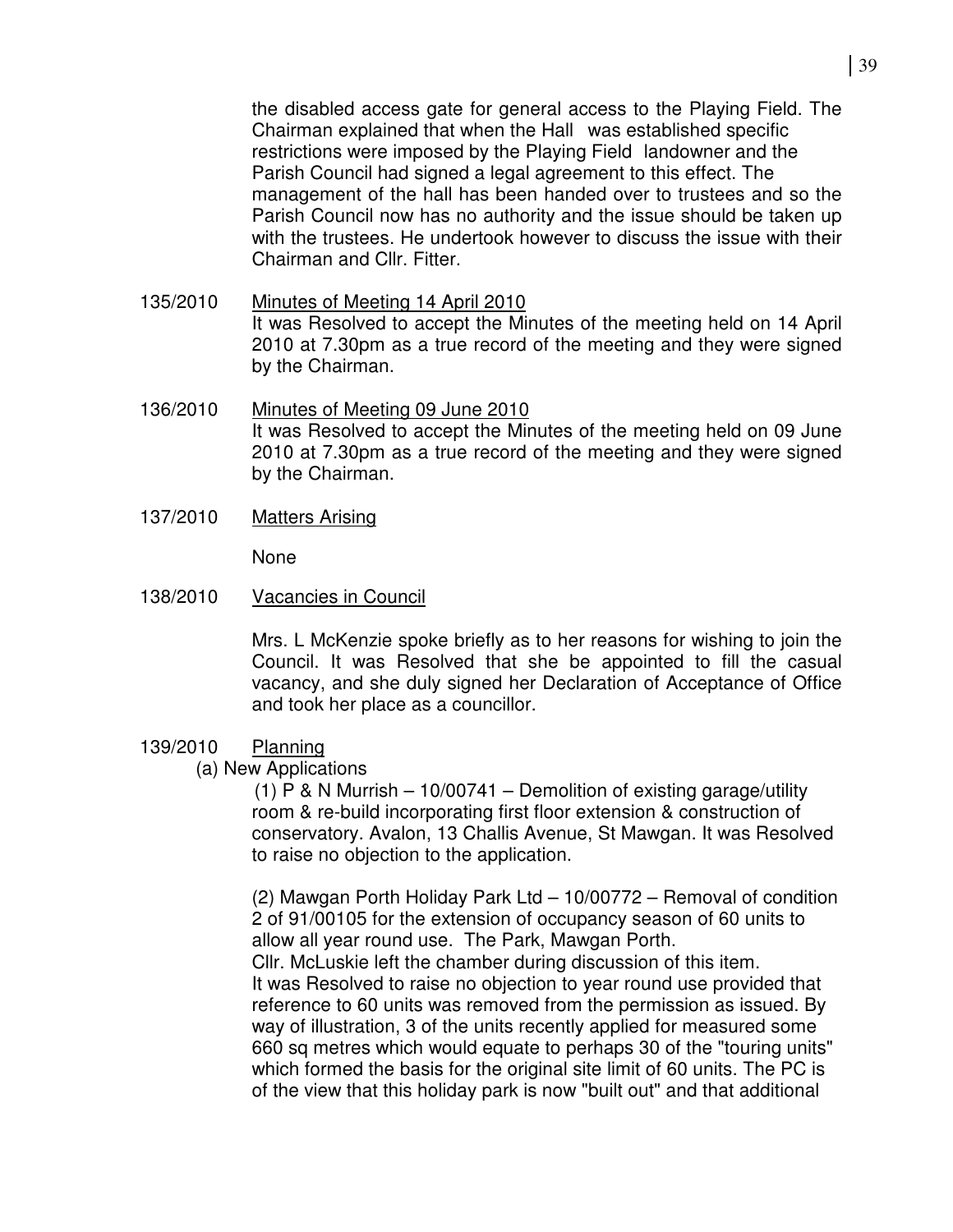units above what are presently permitted could only be achieved through the loss of existing screening.

(3) Mr T Bonici – 10/00846 – Change of use from guest house to private residence. Trevarrian Lodge, Trevarrian, Mawgan Porth. It was Resolved to raise no objection to the application.

(4) Gilmore Hankey Kirke Ltd – 10/00881 – Slate roof repairs/ renewal of fittings/ replacement. Listed Building The Old Rectory, St Mawgan. It was Resolved to raise no objection to the application.

(b) Applications deferred at June meeting

(1) Mawgan Porth Holiday Park – 10/00666 – Construction of compound and garden to include erection of polytunnel, workshop/store and storage shed. The Park, Mawgan Porth. Cllr. McLuskie left the chamber during discussion of this item. It was Resolved to object to this retrospective application which seeks to extend the red line area of the holiday park into previously undeveloped hillside which is designated an Area of Importance for Nature Conservation within an AGLV. This would be contrary to CSP Policies 2 and 13 and LP Policies 14, 16 and 18.

#### (c) Advice from Cornwall Council

 1) Atkinson – 10/00586 – Tree works in a conservation area to remove dead and broken branches of Monterey pine. Langweath House, Lanvean. This application has already been decided and an approval issued. The application is for works to trees in a Conservation Area (not TPO) and as such there is no obligation for the LPA to consult the parish. This was noted, but the necessity of giving CC formal notice of proposed work scope in such cases will be followed up.

2) Renewable & Low Carbon Energy in Cornwall Conference 04 June 2010

Presentation viewing at www.cornwall.gov.uk/default.aspx?page=22558

### (d) Other issues

 1) A reply to our letter has been received from Mr. J S Condliffe in respect of Riviera Lodge Inn asking if the Council would in principle support demolition of the building and its replacement with two terraces of holiday cottages. It was agreed to respond stating that in view of the present plethora of holiday accommodation this would not be the Council's preference. Instead the Council would rather see the existing building retained and converted to another business use or demolished and replaced with a mix of open market and affordable permanent dwellings.

 2) The Chairman reported seeing camper vans in the car park of the Riviera Lodge, and recognised a potential problem as regards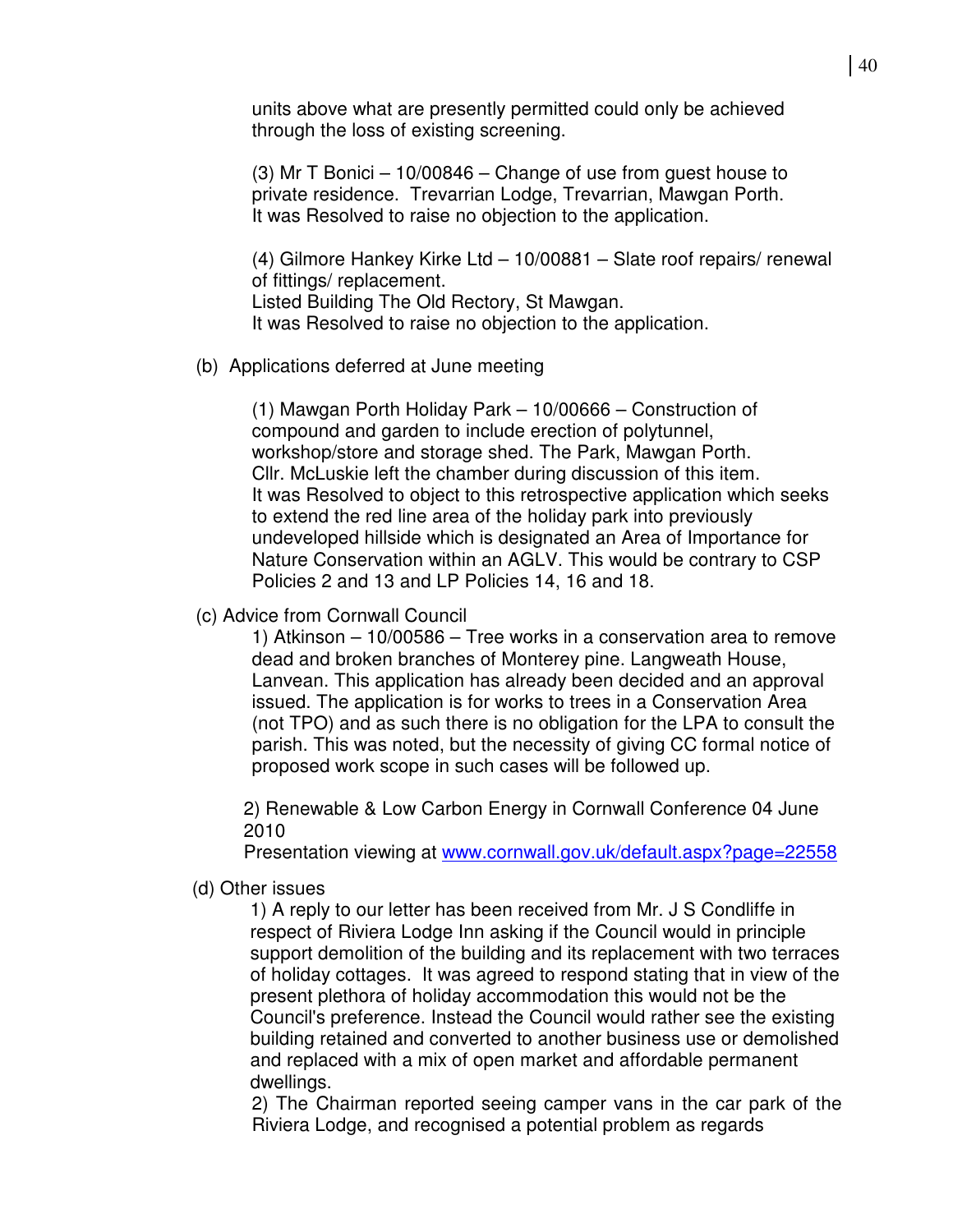travellers etc. He wrote to Mr. Condliffe to offer PC assistance to consult the police to move such people on. Mr. Condliffe gave his formal agreement for the PC to act for him in this respect, and this will be done.

Cllr. McLuskie left the meeting at this point.

- 140/2010 Newquay Area Committee Deferred to next meeting...
- 141/2010 Mawgan Porth Beach Night Activities - A letter has been received from Mr. D J Bennett enquiring as to the erection of signs relating to beach activities at night. The Clerk will pursue this. Disabled Access - Cllr. Old reported that NJ Plant Welding were making the new pins necessary to secure the replacement matting.

# 142/2010 Playing Field

(1) It was noted that the RoSPA Inspection report for 27 April 2010 advised no remedial work is required at this time.

(2) A letter had been received from Taylor Made relating to the roundabout. They had replaced the broken drive chain and had cleared the build-up of earth, the basic cause of the problem. Because of the nature of the ground this was however likely to recur, and the real solution is to lay a concrete base and fit safety matting. An initial approach will be made to Mrs. Young-Jamieson to seek her views in principle.

143/2010 Burial Ground/Closed Cemetery

 (1) It was Resolved to approve the erection of Memorial/Kerbset for Mr. J R Rowe (dec'd)

 (2) It was noted that the burial of the late Lesley Beryl Harvey took place on 08 July 2010

 (3) Cllr. Mitchell raised the issue of maintenance of the Rose Garden in the Churchyard. Some confusion exists over whether the Parish Council or PCC is responsible for this "open" part of the otherwise closed burial area. He will check the contract and discuss with the PCC.

# 144/2010 Footpaths

 Mr. D J Bennett has enquired why FP38 is being cut by the PC since it cannot be used because of current building work, and what are the intentions when work is completed. Cllr. Mitchell stated that parts of the path were in fact still in regular use, primarily by dog walkers, and undertook to seek the views of the landowners involved as to the path's future. Cllr. Mitchell declared a personal interest in this item.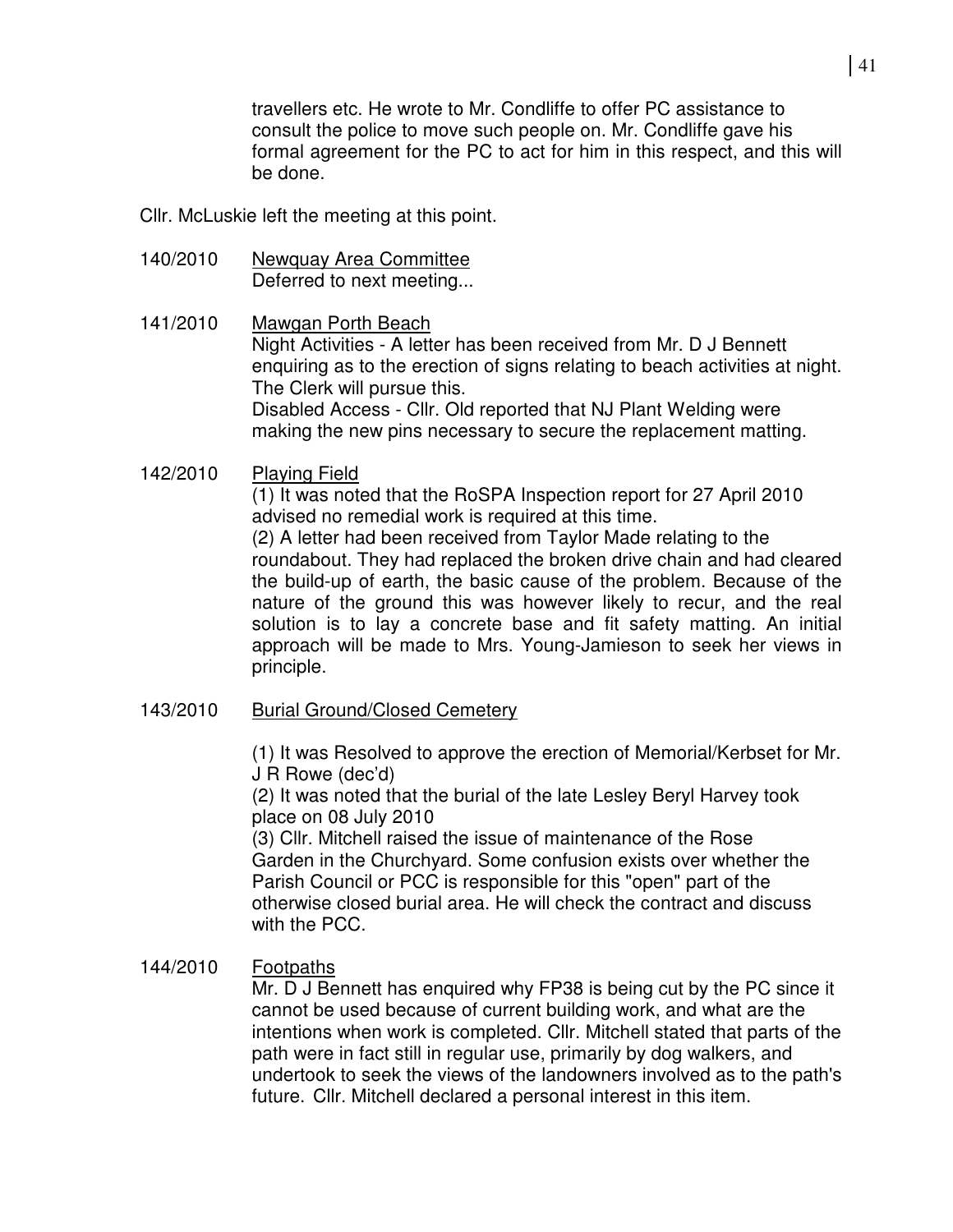- 145/2010 Council Website Project Work is currently in progress.
- 146/2010 Other reports (1) The Clerk's report had been circulated prior to the meeting. There was universal agreement that this is an excellent initiative. (2) Cllr. Barry's report on Cornwall Council's Planning Seminar was deferred to the next meeting.
- 147/2010 Accounts

It was Resolved to pay the following accounts:

| <b>T Michell</b>              | Maintenance - June 2010           | £ 979.61 |
|-------------------------------|-----------------------------------|----------|
| L Lee                         | Clerks Salary, expenses & laptop  | £1009.50 |
| <b>WPL Cowling &amp; Sons</b> | Hire JCB Mawgan Porth beach       | £ 112.80 |
| <b>Audit Commission</b>       | 2010 Audit                        | £ 334.88 |
| M Farmer                      | Beach Cleaning - June             | £ 671.00 |
| P J Richardson                | Bus shelters clean Apr - Jun 2010 | £ 100.00 |
| Total                         |                                   | £3207.79 |

| 148/2010 | Telephone Kiosk at Carloggas                             |
|----------|----------------------------------------------------------|
|          | It was Resolved that the contract to purchase be signed. |

- 149/2010 Bus Shelter Cleaning Contract The present contract has now expired, and the Clerk should review and issue a new tender document.
- 150/2010 Section 137 Donations (1) St Mawgan Local History Group Mr. Nott left the chamber during discussion of this item. It was Resolved to donate £50 to the Group. (2) Cornwall Animal Hospital It was Resolved not to make a donation, since to do so would not conform to the Council's policy of supporting only immediately local organisations.
- 151/2010 Miscellaneous Correspondence (1) An invitation has been received for a PC representative to attend the St. Columb Major annual civic parade. The Chairman will endeavour to attend.
- 152/2010 Cemetery Management Course It was Resolved to pay fees & travel expenses for the Clerk to attend a Cemetery Management Course in Plymouth during September 2010.